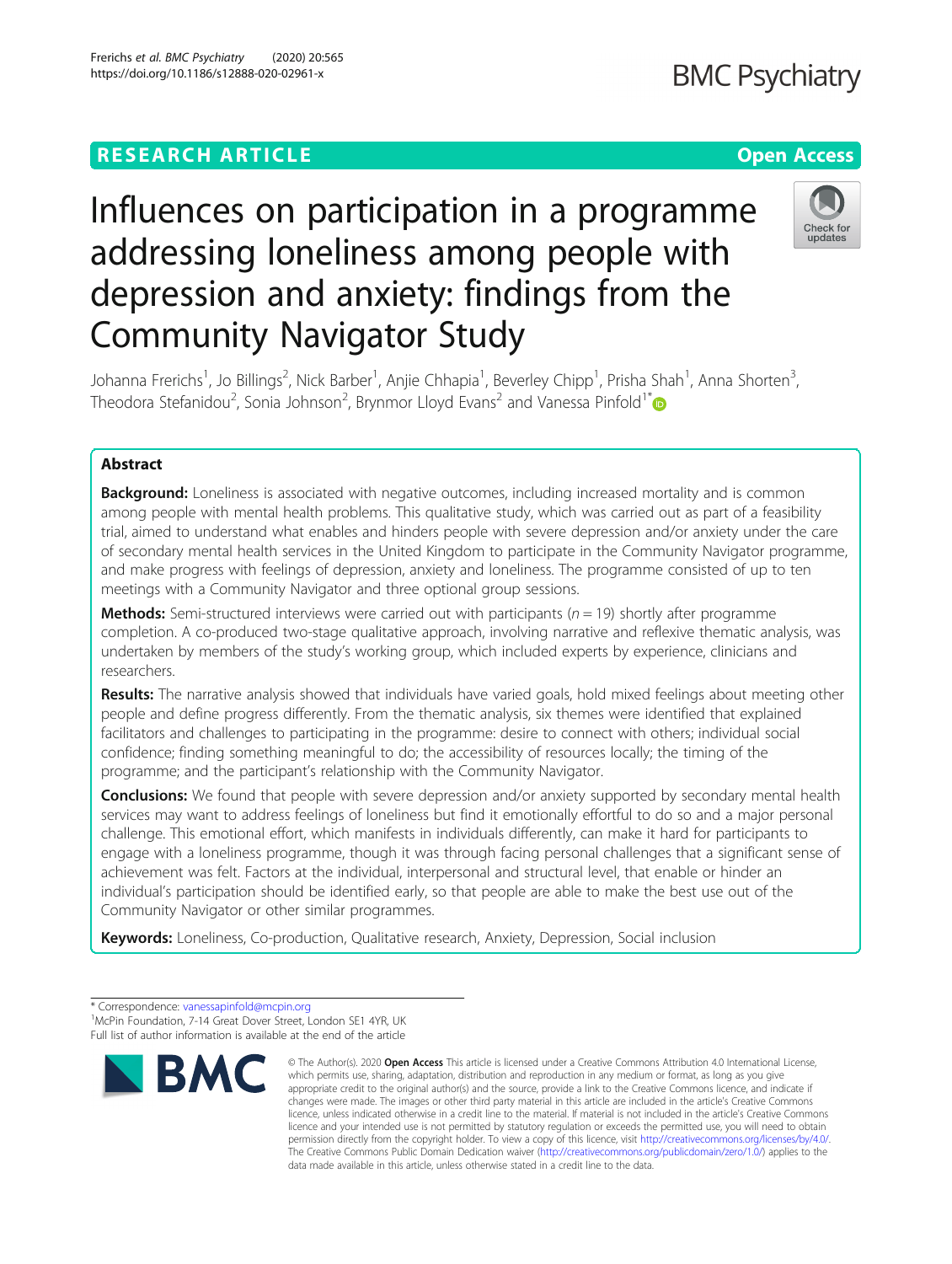## Background

The topic of loneliness and how to address it has recently attracted increased attention, both in the United Kingdom and internationally. This has included highprofile campaigns such as the Jo Cox Foundation "Great Get Together" in the United Kingdom (UK) [\[1](#page-13-0)] and Australia's Coalition to End Loneliness [\[2\]](#page-13-0), and media coverage including the BBC's Loneliness Experiment [[3\]](#page-13-0). This has come about, in part, due to growing awareness of the consequences of loneliness, including how it increases mortality risk by 26%, making loneliness comparable to other known health risks such as obesity and physical inactivity [\[4](#page-13-0)].

Loneliness has been variously defined [\[5,](#page-13-0) [6](#page-13-0)] but is generally understood to be the distressing subjective state experienced when there is a gap between actual and desired social relations [\[7](#page-13-0)] and is not solely about being alone [[8](#page-13-0)]. It is this focus on subjectivity, and the appraisal of one's perceived relationship quality, that distinguishes loneliness from related concepts such as social isolation, which refers to a lack of contact with other people, often objectively measured by counting social ties [\[9](#page-13-0)].

Loneliness is often associated with older age in Western societies [[10](#page-13-0)] but it is increasingly recognised that loneliness can affect people across the life course and certain groups may be particularly susceptible  $[11]$  $[11]$ , including the unemployed, younger people and people with mental health problems [[12,](#page-13-0) [13](#page-13-0)]. Indeed, crosssectional studies have found associations between loneliness and anxiety and depression [[10,](#page-13-0) [14](#page-13-0)–[16\]](#page-13-0), with Meltzer et al. finding an 11-fold increase in the likelihood of feeling lonely among those who are depressed [\[17](#page-13-0)]. Furthermore, a systematic review found that higher levels of loneliness predicts greater depression severity and lower rates of remission [[18](#page-13-0)] and longitudinal work has shown that loneliness and depression are predictors of early death, particularly among older men [\[19](#page-13-0)]. Taken together, this highlights the need for intervention.

To date, most trials of interventions to alleviate loneliness have been carried out with older people, with the most promising approaches being those that seek to restructure maladaptive social cognitions [[20,](#page-13-0) [21](#page-13-0)]. Understanding of the mechanisms that contribute to intervention success is, however, limited, and there have been calls for more research, particularly qualitative research, to investigate how such interventions are affected by experiential and contextual factors [\[22](#page-13-0), [23](#page-13-0)].

Within mental health, four types of loneliness intervention strategies have been proposed: changing cognitions; social skills training and psychoeducation; supported socialisation or having a 'socially-focused supporter'; and 'wider community approaches' including social prescribing [[9\]](#page-13-0). A systematic review found preliminary evidence that interventions involving cognitive modification may also be

effective for people with mental health problems, but suggested further evidence was needed [\[24\]](#page-13-0). As approaches to address loneliness among people with mental health problems are further developed and assessed [\[25\]](#page-13-0), it is important that their evaluation involves consideration of not only whether, but also how and why, the intervention may work.

This paper presents a co-produced qualitative analysis of the factors that appear to influence participation in the Community Navigator programme, which was developed to improve community connections and reduce feelings of loneliness among people with severe depression and/or anxiety [[26](#page-13-0)]. By looking at service users' experiences of the programme, we aimed to understand in more detail what affects people's ability to embrace loneliness interventions and explore potential reasons why programme effects differ between individuals as well as the experience and acceptability of that intervention to different population groups.

## Methods

## The Community Navigator Study

This paper presents data from the Community Navigator Study, which was conducted over two years in two London NHS Trusts and was funded by the NIHR School for Social Care Research. The study involved three phases: development of the programme using a coproduction approach [\[27](#page-14-0)]; preliminary testing of the programme with ten service users with severe depression and/or anxiety on the caseload of one of two community mental health teams; and a feasibility trial of the programme involving 40 service users from the same community teams. A full description of the Community Navigator programme [\[26](#page-13-0)], and results of the feasibility trial have been published [\[28](#page-14-0)].

Service users taking part in the programme were typically severely anxious and depressed. At baseline, the mean score for all participants on the GAD-7 measure of anxiety and the PHQ-9 measure of depression, exceeded clinical thresholds for severe symptoms [\[29,](#page-14-0) [30\]](#page-14-0).

To help address this, service users were offered up to ten sessions with a Community Navigator, as well as three group sessions. In the individual sessions, Community Navigators used a structured network mapping process to help participants identify people, places and activities which were important to them, and then helped participants to set goals and enact plans to improve the quantity or quality of their social connections [[31\]](#page-14-0). The Community Navigators used a solutionfocused approach. The programme also included three group "meet-up" sessions, where participants could meet, share information about local resources and social groups, and discuss strategies to increase social connections. A budget of up to £100 per participant was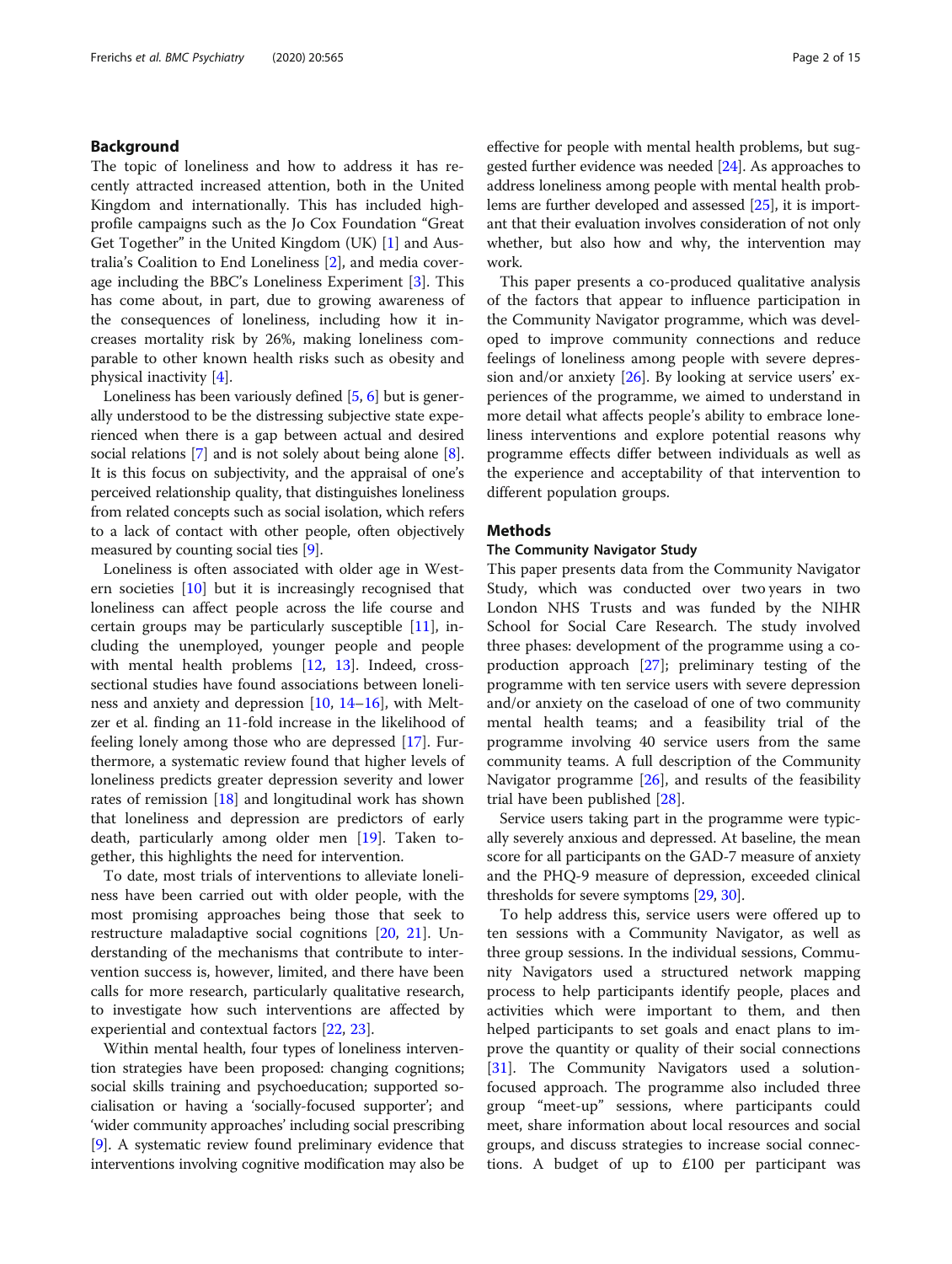available to facilitate developing new social connections including accessing groups and activities. Community Navigators were not required to have mental health qualifications (although one did). Instead recruitment focused on their local knowledge, work or informal experience in roles which involved encouraging community participation, and good interpersonal skills including empathy, communication and a positive, forwardlooking attitude. The Community Navigators were employed by an NHS trust and received monthly group supervision from qualified mental health professionals (social workers and an occupational therapist) in the community mental health teams in which they were employed.

## Co-producing the study

Co-production involves people with different expertise, including mental health service users, working collaboratively throughout all stages of a research project [[27\]](#page-14-0) as partners. This study brought together experiential, practitioner and research expertise, through a working group of 12 people, including: experts by experience who had personal, lived experience of depression, anxiety and loneliness; mental health practitioners; and researchers.

People in the working group could have more than one type of 'expertise' and identify with multiple roles. The working group co-designed the content of the programme, recruited and helped train the Community Navigators and co-developed the research procedures. The working group members also collaborated to co-produce the analysis for this paper, following co-production principles including shared decision making [\[32\]](#page-14-0).

## Sample

Initial contact was attempted with all service users who had met a Community Navigator for at least one session during the feasibility trial, apart from with one participant who had died. A researcher contacted service users by telephone, shortly after their final programme session, inviting them to take part in an interview about their experiences of the different aspects of the programme and its perceived impacts. The researcher explained the interview process, including that they also had experience of depression and anxiety, following a peer research methods approach [\[33](#page-14-0)]. This approach can be helpful in addressing power imbalances, acknowledging the importance of identity and role status in psychiatry, as well as following up on areas that researchers without personal experience of mental health issues might not. Where service users were interested in taking part, they were sent an information sheet and a meeting with the researcher was arranged.

## Data collection

Semi-structured interviews took place between November 2017 and March 2018 and lasted around 40 min (range 21–73 min). The interview guide was piloted in the preliminary testing phase with ten people, and modified as a result, with input from the working group. Interviews were arranged either in the service user's home  $(n = 14)$ , or at the community mental health team  $(n = 14)$ 4). One interview was conducted over the telephone. Most interviews were audio-recorded  $(n = 17)$ , and in the two cases where permission to audio record was not given, detailed notes were made and checked with the person at the end of the interview. All interviews involved a one-to-one interaction between the service user and researcher, apart from in two cases: one where the housing support worker was present and one where the service user's child (under 5) was present. Participants were offered £20 as a token of thanks for their time. Following each interview, the researcher made field notes, reflecting on their experience and noting contextual information that would not be captured through audio recording, such as how the interviewee appeared and information about the interview setting.

## Data analysis

A multi-method qualitative approach to the analysis was undertaken, using both a narrative analysis of three case study interviews [[34](#page-14-0), [35](#page-14-0)], as well as reflexive thematic analysis [[36,](#page-14-0) [37](#page-14-0)] of all 19 interviews. The narrative analysis allowed us to explore specific cases in-depth, complemented by the breadth brought by the thematic analysis of the whole data set. Adopting this approach enabled us to look in detail at individual journeys through the programme, while also considering the influences on participation across the service user group interviewed.

The narrative analysis involved three stages:

- 1. Three interviews were purposively selected for maximum variation in terms of the progress service users were able to make within the programme. Progress was determined qualitatively, in terms of the extent to which participants reported going out and engaging in social activities, and feeling less depressed, anxious and lonely, during their interview. The sampling was led by the researcher who conducted the interviews, supported by wider team discussion.
- 2. Six members of the working group, including four experts by experience and two researchers met three times, once for each of the sampled interviews. Prior to each meeting, the six members each read all the interview transcripts and made detailed notes on their understanding of the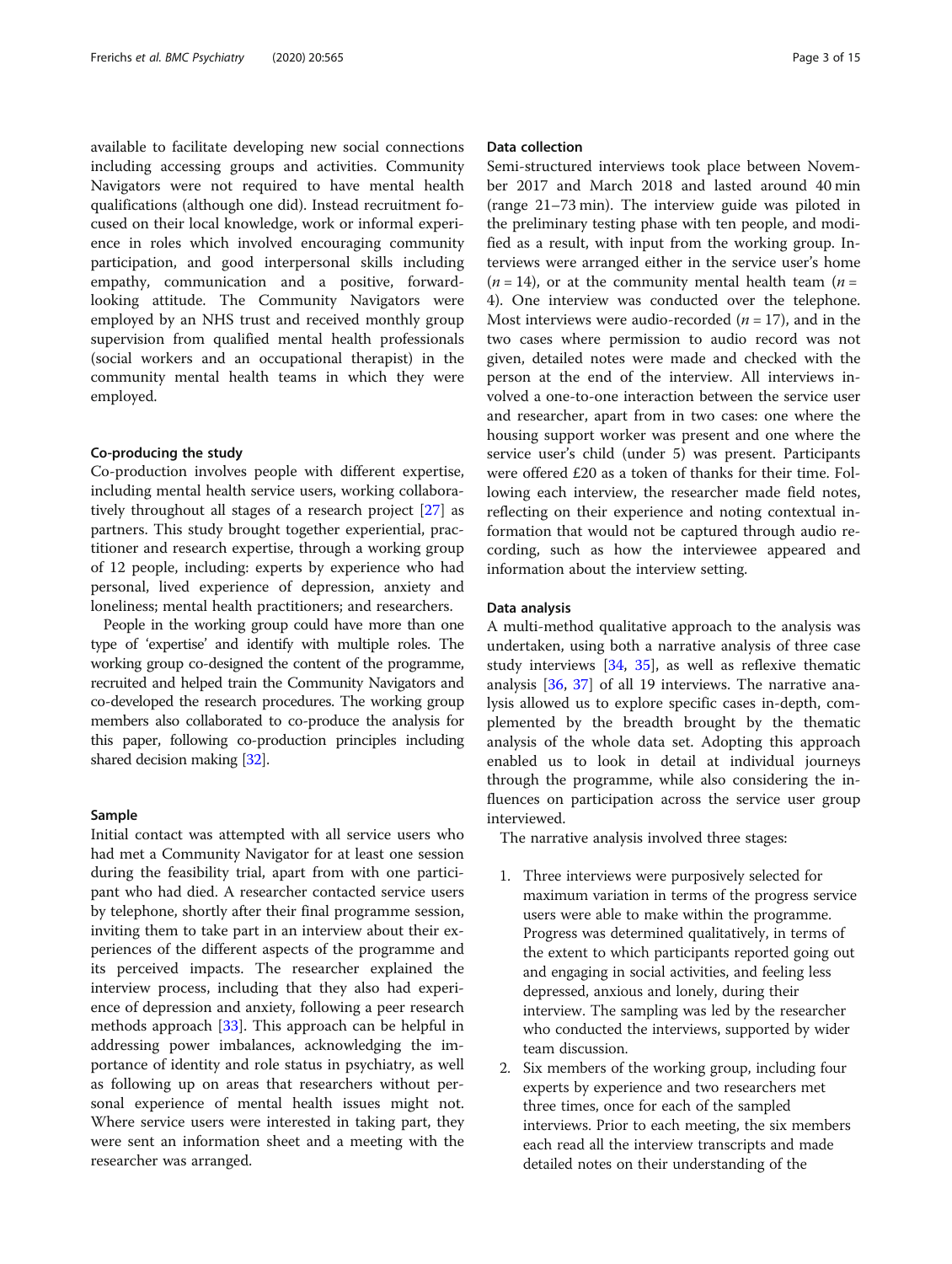different influences on the individual's journey through the programme and how their narrative was told. At each of the three meetings, working group members described their own interpretation of the narrative. These were discussed by the group and notes were taken to create a collective summary of each 'case'. The summaries were then circulated to the group for further input and agreement [\[38](#page-14-0)].

3. Drawing on these summaries and the field notes which were taken immediately following the interviews, the case studies were then written up for inclusion in this paper. When writing the case studies, consideration was given to how the participants spoke about their experience of the programme, including non-verbal information (from the field notes) and the way the narrative was constructed, as well as what the participant said about the programme. This approach has been argued to offer a rich description of how a participant experiences a situation over time [\[39\]](#page-14-0).

A reflexive thematic analysis was conducted, informed by the approach outlined by Braun and Clarke [\[40\]](#page-14-0). This involved:

- 1. Familiarisation: All interviews ( $n = 19$ ) were read by one or more members of the working group  $(n =$ 10), of whom five were employed as researchers, four involved as experts by experience and one was a practitioner. Some people brought expertise from more than one category.
- 2. Initial coding generated: Working group members collaboratively generated a list of main codes and sub-codes from their reading of the transcripts, focusing on the influences affecting people's participation in the programme. This process was inductive and considered both the explicit (semantic) content of the interviews as well as the underlying (latent) ideas and meaning. A researcher coded used these codes, as well as additional codes identified while carrying out the coding, on all 19 interview transcripts, facilitated by NVivo 11 software.
- 3. Searching for themes: Codes were examined to generate higher-level themes. These were then reviewed in an iterative process that involved going between the data extracts assigned to each code and initial themes, until final themes were reached.
- 4. Reviewing themes: These themes were discussed, refined within the working group.
- 5. Defining themes: The final wording of themes were agreed by the working group, and definitions provided to ensure accurate application of each.

6. Write up: The themes were written up, supported by illustrative quotations from participants and a diagram that was co-designed within the group (see Fig. [1](#page-6-0)).

## Results

The findings are presented in two sections. All names used are pseudonyms and some key details, such as place names or activity descriptions, have been changed or omitted to ensure anonymity.

## Participant characteristics

Of the 29 participants who met their Community Navigator at least once, 19 people provided written consent to take part in interviews about their experiences of the programme; their demographic characteristics are shown in Table [1](#page-4-0). Ten other people who participated in the programme did not take part in the qualitative interviews. The reasons for this were: declined  $(n = 7)$ , unable to make contact  $(n = 2)$  and death  $(n = 1)$ .

## Narrative analysis

Narrative analysis was used to explore how three individual service users experienced and made sense of their journeys within the programme. The interviews were selected to provide contrast in terms of the progress made: one person had a renewed sense of hope and developed new social connections, one person felt more confident leaving home and had tried out some groups but reported no changes to their social network and one person attended meetings with a Community Navigator, but found it hard to make progress.

## Case study 1: Regaining hope, self-confidence and sociability

Leah, a single mum, had previously been admitted to hospital for treatment for depression: "I completely zoned out, became a zombie". When she was discharged, she told us that she became socially anxious, wearing hooded tops to hide her face and making no eye contact with anyone when she went out. She "felt ready" for things to change but was not sure how to go about doing so.

As Leah moved on to describe her experiences of the Community Navigator programme, the tone of her narrative changed to one of optimism and energy, and it is clear that her relationship with the Community Navigator was at the heart of this. In an animated voice, with upbeat music playing in her home, she explained how she got on with her Community Navigator from the start, forming a close relationship that was "almost like a friendship". She contrasted this to her relationship with family members who could be critical and dismissive: "I'm always reminded [by them] of the mistakes I've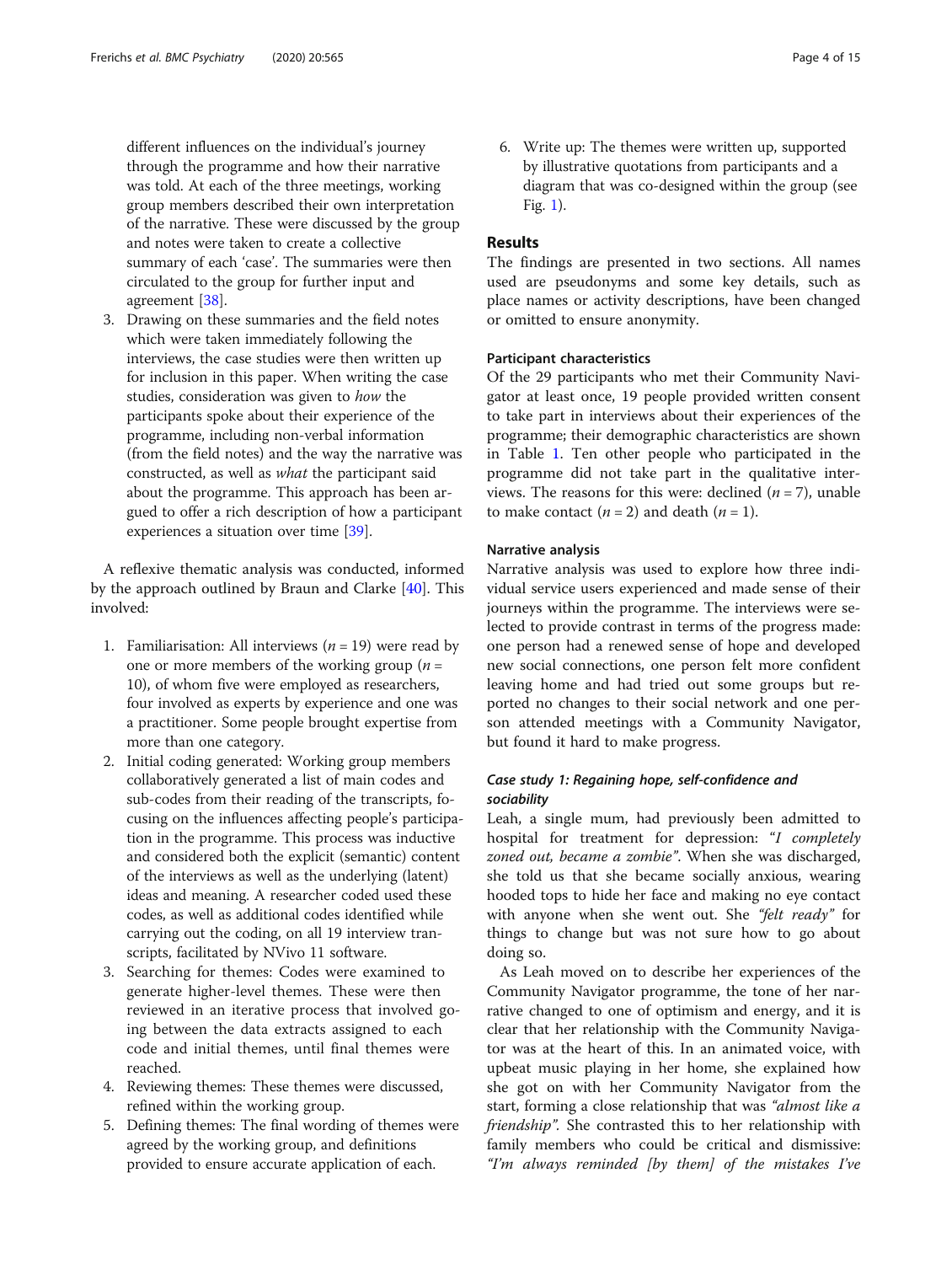<span id="page-4-0"></span>

|                                       | Frequency    | Percentage |
|---------------------------------------|--------------|------------|
| Gender                                |              |            |
| Female                                | 14           | 74         |
| Male                                  | 5            | 26         |
| Age (years)                           |              |            |
| 18-30                                 | 3            | 16         |
| 31-50                                 | 10           | 52         |
| 51-70                                 | 6            | 32         |
| <b>Ethnicity</b>                      |              |            |
| Asian/Asian British                   | 2            | 10.5       |
| Black/African/Caribbean/Black British | 2            | 10.5       |
| Mixed/Multiple ethnic groups          | $\mathbf{1}$ | 5          |
| White                                 | 12           | 63.5       |
| Other ethnic group                    | 2            | 10.5       |
| <b>Living Status</b>                  |              |            |
| Living with other adults or children  | 11           | 58         |
| Living alone                          | 8            | 42         |
| <b>Relationship Status</b>            |              |            |
| Single                                | 12           | 63         |
| Divorced/separated/widowed            | 7            | 37         |

NOTE: Ethnicity categories are the groups recommended by the UK government.

made". She described how her Community Navigator had always been positive, encouraging her to do the things she wanted to do and affirmed her strengths: "[they were] the one to praise me." Leah's repeated juxtaposition of these relationships indicated how important her connection with the Community Navigator was in enabling her to get the most out of the programme.

Together the Community Navigator and Leah tried out a number of activities that fitted with her interests. Leah was

open to these suggestions: "let's go for it", pushing through any initial nerves about attending and spoke with enthusiasm about the activities being "great fun". As she was naturally "talkative", she told us that she made friends along the way, some of whom she continues to be in touch with "all the time". This natural sociability came across in the interview: the researcher's field notes recorded that Leah was welcoming, engaging and chatty, being interested in the researcher's life, asking questions and offering advice.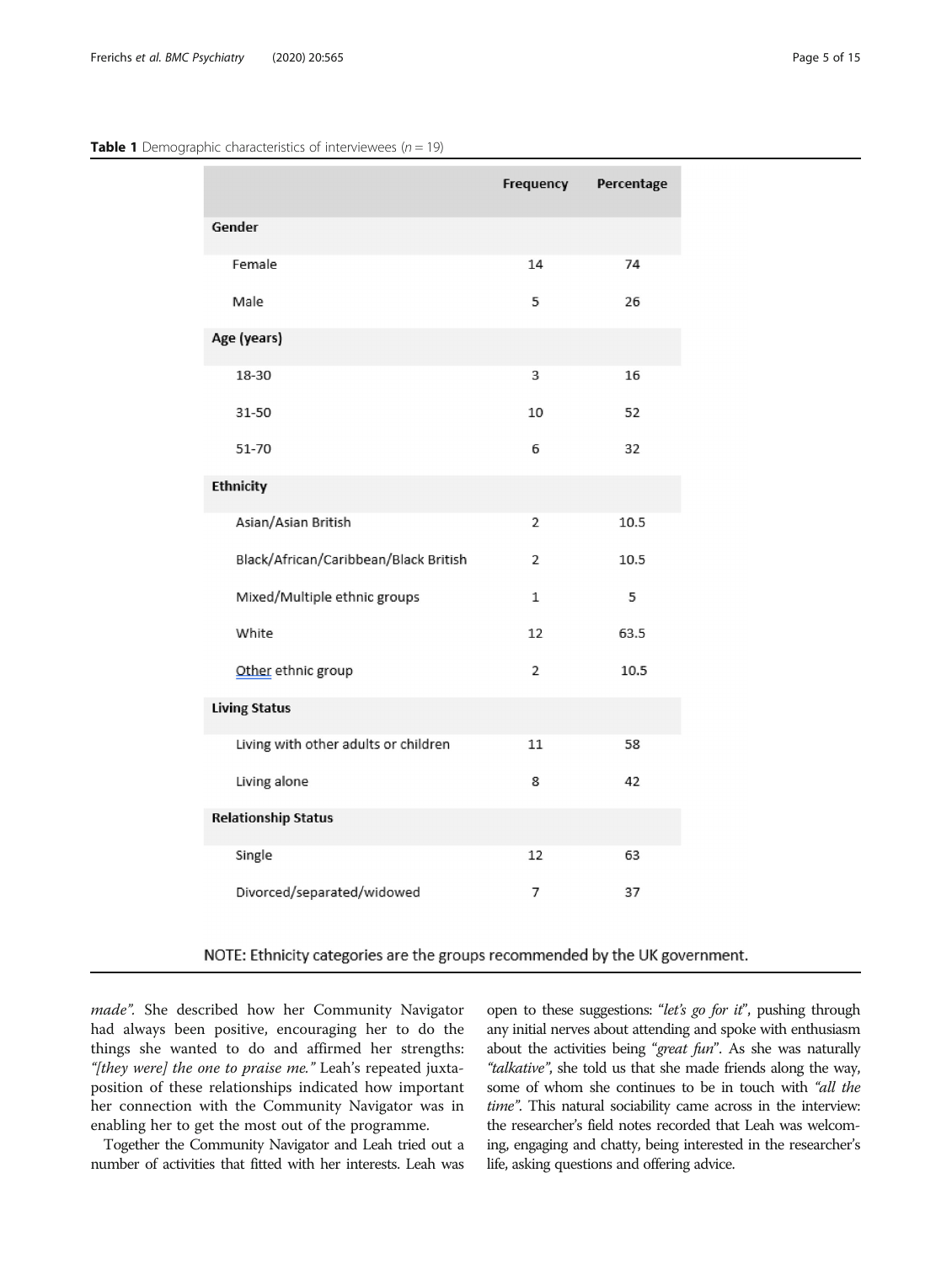Taking part in the programme gave Leah a sense of "hope" and enabled her to "start believing in [herself] again", things that she had lost during her depression. Though Leah talked about continuing to feel lonely occasionally, especially when "in bed at night alone", she optimistically described her plans for the future, portraying a strong sense that she will continue "making [herself] happy", building on everything she got out of the programme.

## Case study 2: Progress addressing fears about going out but no new social connections forged

At the heart of Anita's narrative was exploration: "I wanted to get to know and go and see places". She had recently escaped a traumatic situation and before joining the programme, spent much of her time alone at home, cut off from the world. For Anita, the Community Navigator programme had been an opportunity to explore her interests and the local area, in a way that felt safe and manageable: "I just listened to what [the Community] Navigator] said, and [they were] so calming, and I went and did it".

Despite progress in going out, Anita still found she was "a bit nervous about meeting new people". Much of what she did as part of her programme was only done with her Community Navigator. The one time she did attend a social group, she was "surprised" at herself for striking up conversation with someone else in attendance. Yet her continuing struggles with social contact were apparent: the researcher recorded that while Anita was friendly and engaging, she also seemed nervous. This was reinforced by what was said during the interview "My heart is going like this, just talking to you".

At the end of the programme, Anita reported that she had no new social contacts and had not improved relationships with existing contacts. Nevertheless, she said that she no longer felt lonely because she knew more about what to do in her local area and had the confidence to go out: "There's so much to do, I can go out my front door…no, I don't feel lonely". Anita also reiterated that "I did it", indicating her sense of pride and achievement at having challenged herself by going out. In terms of what Anita would do from here, at times in her narrative she talked with full commitment "I'm going to carry on", but at others she was more hesitant: "I would love to, it's just making that first initial move…I don't know how to get past that yet". We were left uncertain about whether Anita would continue going to the places she had discovered with her Community Navigator.

## Case study 3: Struggling to engage with the Community Navigator programme

Arjun's whole narrative was imbued with a sense of despondency. Though he entered the programme hoping he could find places to go beyond his home, as he did not

"get out much", he found it difficult to participate. His low mood, coupled with sleeping problems, made going out and even opening the door to meet with the Community Navigator feel "*exhausting*". Arjun's continuing struggle with depression was evident throughout the interview. Much of the time his tone was flat and it was noted that he smiled rarely, leaving the researcher with a strong sense of Arjun's feelings of emptiness.

Arjun found it particularly difficult to muster the energy to do something when it was further away or "it just didn't interest" him. His repeated use of the phrase "[they were] trying to get me to go to different places" was very telling, suggesting that he looked to his Community Navigator to put forward ideas about what to do, as he could not identify anything he connected to. The one thing that Arjun was very clear about, however, was that he did not want to meet other people, as this made him "feel really anxious". The researcher got a sense of Arjun's anxiety at meeting someone new, recording in field notes that Arjun seemed nervous, gave little eye contact and kept his answers short. We therefore wondered whether a programme targeting loneliness was right for Arjun at this time.

Overall, Arjun's said that he did not "think anything [was] different" as a result of taking part. Yet, when we look at his whole account, we see that he had expanded his boundaries by travelling "further away" to a place that he had never been to before, in line with his aim at the beginning of the programme. Therefore, though his story may not be one of transformation, we can see there were small steps of progress, even if he did not recognise them.

## Thematic analysis

This section builds upon the insights gained from the individual case studies to explore what influenced participation in the Community Navigator programme across the wider group. Six common factors were identified, summarized in Fig. [1.](#page-6-0) Each of these factors could challenge or motivate individuals to participate, with the relative influence of each factor differing between individuals and over time. In addition to these factors, everyone taking part in the programme was managing mental health problems, namely severe depression and/or anxiety. The influence of mental ill-health is most explicitly captured within the 'timing of the programme' factor, but as mental health problems were an ever-present influence impacting all other factors, they were not included as a separate theme.

## Desire to connect with others

The interviews revealed that people had conflicting feelings about connecting with others. On the one hand, there was recognition of the benefits of socialising, and it was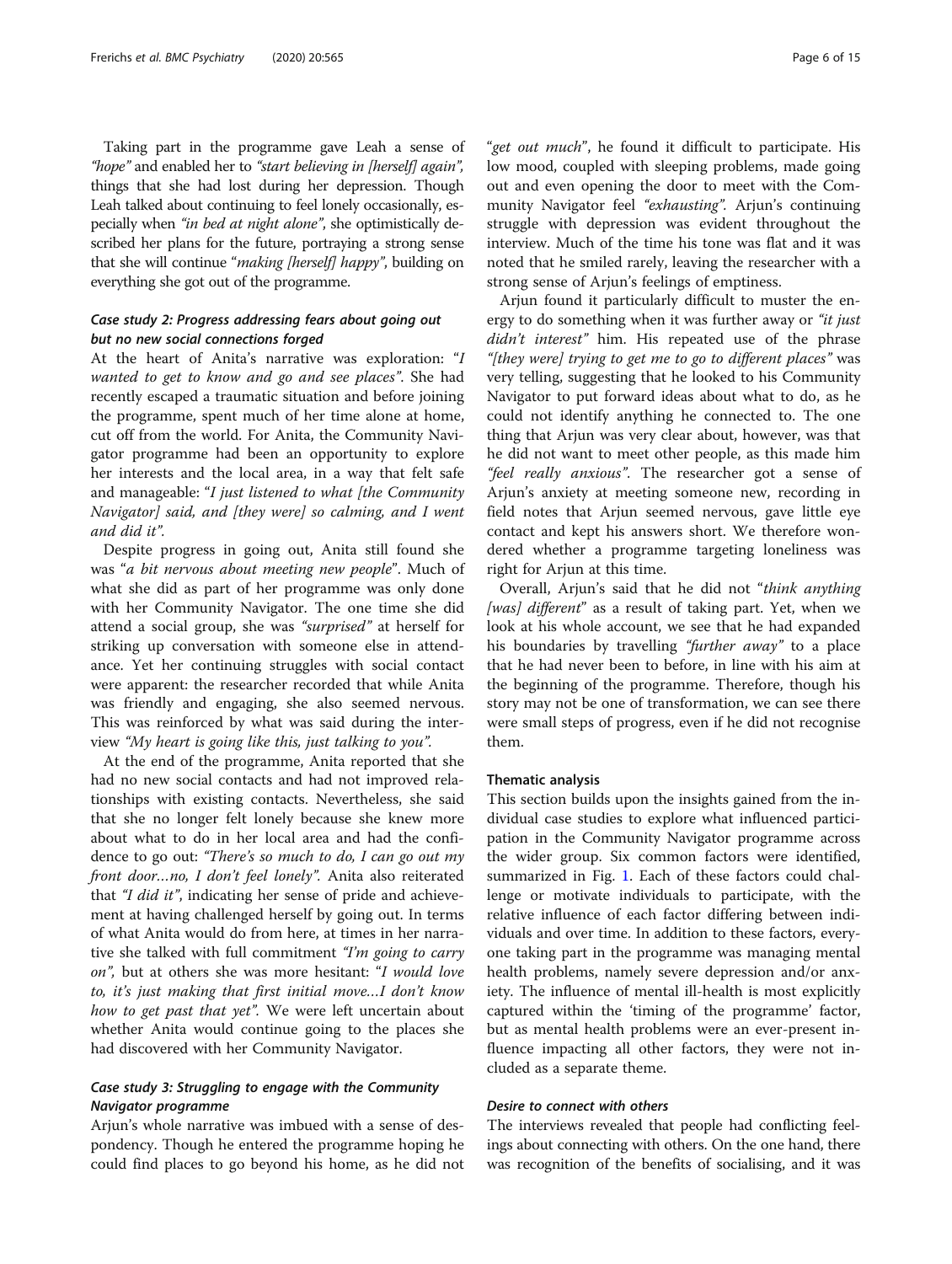<span id="page-6-0"></span>

something that some people longed for, but at the same time, there was the feeling that relationships can be difficult to manage and open you up to feeling let down. This sometimes made it feel preferable to be alone or to keep a limited social network of those you trust.

"…loneliness is not really good for your health, is it, your mental health or whatever. But the thing about me is maybe in a way I isolate myself, if that makes sense, because a lot of the time I feel like I can't really be around people." (CN04)

"I don't want anybody to be around me, but at the same time I do want people who care about me too, if it makes sense? I don't know how to describe both feelings in one go. Don't come too near to me, but care about me as well." (CN21)

This tension operated more or less for everyone in the programme. The conflicts were stronger, for instance, in those for whom being hurt in relationships was particularly salient and those participants tended to express greater ambivalence about connecting. In some cases, this created resistance, making it difficult for Community Navigators to work with service users to make changes to their social network.

"Do I want to change? No…Absolutely not…No. I find people testing, boring and they always disappoint me, so, no, that's just stress" (CN11)

Yet everyone had agreed to join a programme about social connections and loneliness - indicating that at some level there was desire for change. Having built a trusting relationship with the Community Navigator, or having met someone at a group to whom a person related, people's desire to connect could grow.

"[Name of Community Navigator] helped me in the fact that [they] made me try to see some people differently to what I may initially... not to just initially cut everybody off from the start without giving it a chance and seeing whether we would get on." (CN03)

## Individual's social confidence

How confident a person was in their own social skills was an important influence on the programme. The Community Navigators worked with people who described themselves as "a bit of a chatterbox" (CN39), and had not previously had difficulty connecting with other people, but equally people who believed they were "not very good" (CN03) socially and found the thought of being around other people uncomfortable and anxiety provoking.

"I don't socialise a lot. I was very scared of meeting people. I have anxiety of meeting new people that I don't know." (CN32)

"I still find that difficult, talking to people I don't know. My heart is going like this, just talking to you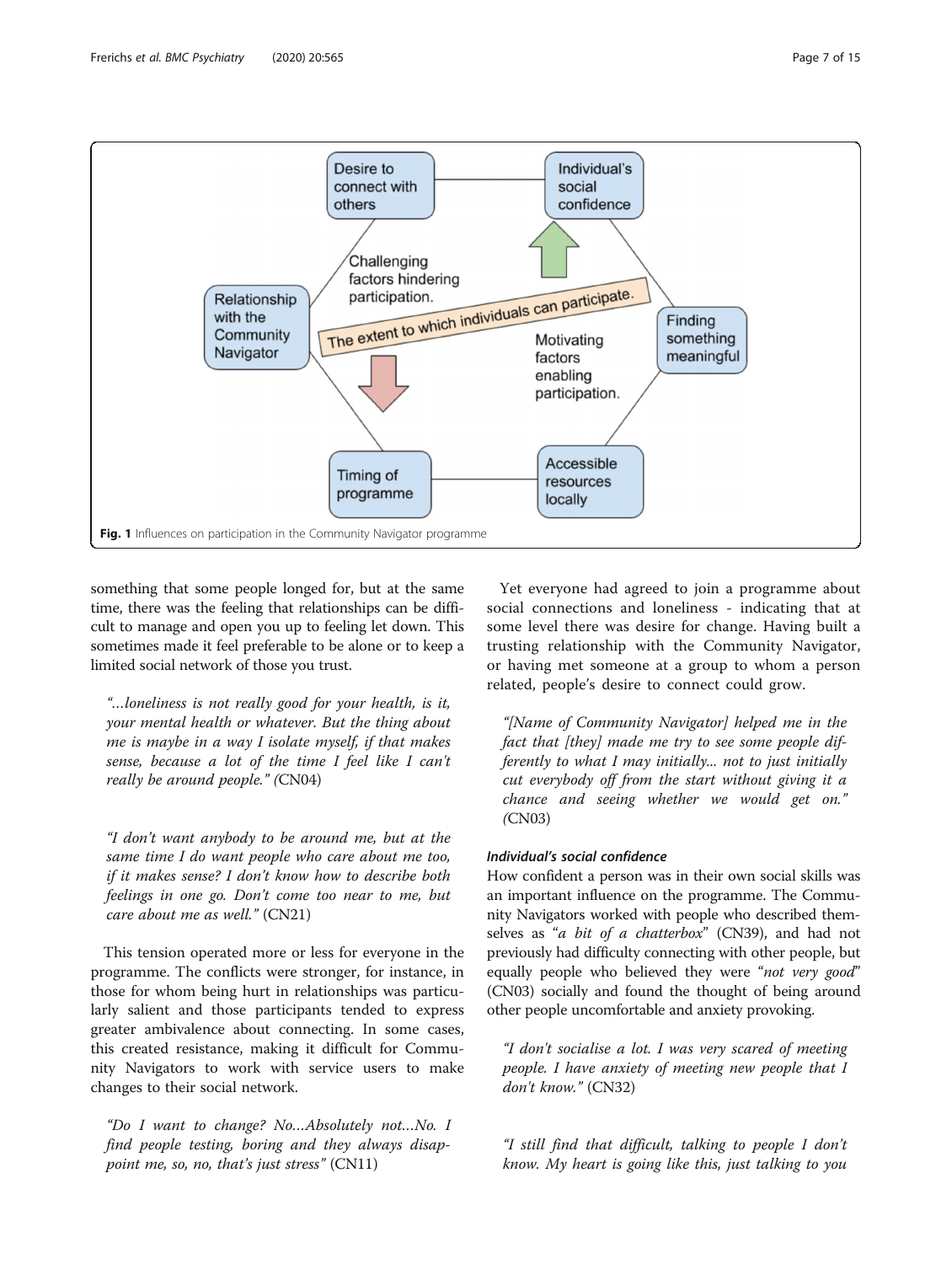and I'm having difficulty trying to explain to you." (CN29)

Individuals' confidence varied depending on the social situation. Group settings were seen as particularly daunting, especially those that required active rather than passive engagement, or were in places that were busy and unfamiliar. It also depended on how comfortable the person felt around the group facilitator and other group members, with people who did not think of themselves as socially skilled surprising themselves in the right environment.

"The place was really busy, you know, there was lots of people outside chatting and inside chatting and laughing and whatever, and it was, like, I didn't really want to have to walk straight in to that group of people, it made me really nervous. So yes, I kind of chickened out on that one." (CN25)

"I guess in groups I feel uncomfortable around I talk less, but I felt fine around these people, they seemed to be very nice and approachable and I ended up talking a lot more because of it." (CN25)

Where individuals were more confident, they often found it easier to go out and try different social groups. For those who were less confident, it sometimes took more time and required greater encouragement from their Community Navigator, as well as the person's own determination to challenge their anxieties. Being able to be accompanied by their Community Navigator was particularly useful in helping people to feel able to enter social situations, interact with others, and gain the confidence needed to do it again by themselves in the future.

"You know, [name of Community Navigator] came with me, and we sat there for a cup of tea, and it wasn't so scary. It wasn't scary. Like, you know, it's the fear of going in there. Do you know what I mean? And pulling up, it's a big building, and you go in there… And, you know, I'm going there on my own – something I would never have done, never." (CN31)

## Finding something meaningful

The programme involved Community Navigators working with service users to identify opportunities that would bring them into closer contact with other people, such as attending activity groups or a community centre. Where service users had existing interests or had enjoyed activities in the past, it was easier to progress to

trying out opportunities than where people did not feel they could connect to anything, even when presented with options.

"Well I think I asked [name of Community Navigator] and told her that I loved animals and they told me about [name of a farm] around here, which I'd never been to, I'd never heard of, even." (CN29)

"Then I looked at the list of projects that are around and I didn't really feel like I could relate to anything and whether it's because they didn't have enough information or what, or if it's just stuff I could have found out on the internet myself, I don't know." (CN26)

For these loneliness-reducing opportunities to become embedded into a person's everyday routine, it was important that they felt meaningful. Meaning was derived in different ways. For some, it came from developing new skills, or through an improved sense of wellbeing, while for others it was through doing something that helped others. The Community Navigator's skill in helping to identify values was key. Engagement was also linked to self-confidence and feeling competent, and where people did not feel they were that skilled enough at the activity, it often hampered their enjoyment and sustained engagement with it.

"I'm really getting into the meditation and relaxation. I think it really is good, really beneficial. I come out of there feeling really chilled." (CN12)

"Well it made me have more insight because I'm not very computer literate so it's a new learning curve for me." (CN03)

"It was okay but I don't think I, myself, was very good at it. I don't think there were many questions I could really answer myself." (CN04)

A particularly important influence was feeling that the other people attending such activities were in some way similar. This could come from a shared identity, for instance, having the same health problem, belonging to a similar demographic, or sharing an interest. Where people attended several activities but could not relate to the other people, it could be demoralising and reinforce a sense of loneliness.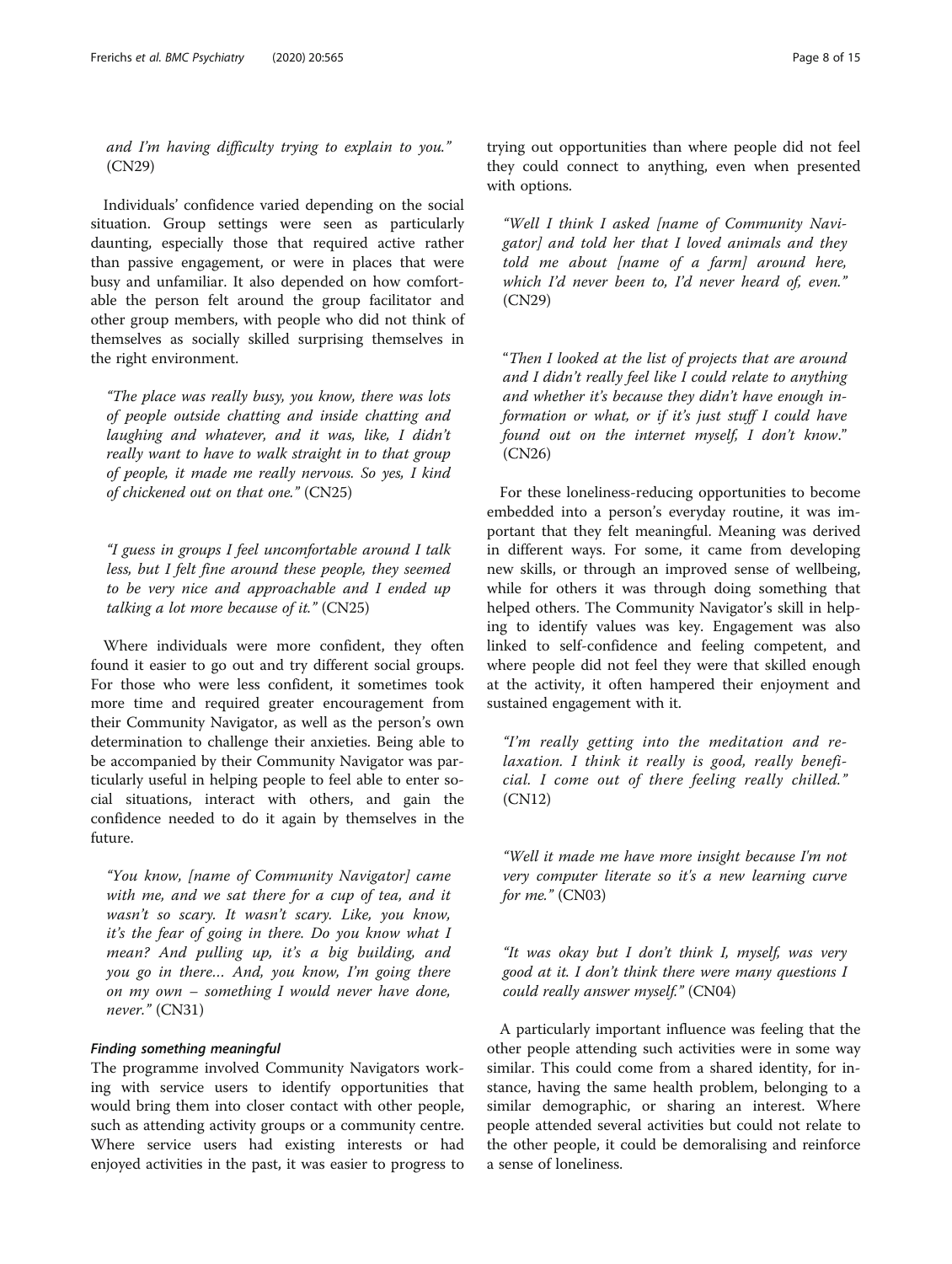"Doing something like the [artistic] course, I could feel the difference already because there are people there of a like mind, people that are creative." (CN35)

"Maybe I just didn't really feel like I fitted in. Maybe it was similar to before, I didn't feel like the people I was around were really my age or people that I'd really have a social life with." (CN04)

"It was interesting to meet other people in similar situations to me. To hear about their experiences and what they'd been through. How they were dealing with things." (BA15)

The programme also involved the Community Navigators working with individuals to set person-centred goals. This could create meaning for people, giving them a sense of direction and feeling of achievement as goals were completed. However, for others, who found it difficult to identify goals, or goals that seemed manageable, it could add to a sense of burden and a feeling of failure.

"Because I had the goal always in my head to do the floristry course and that pushed me. It was encouragement. Then I knew I could always reach out to [Name of Community Navigator] and then get back on track with the goal. So it was quite positive, whereas before I didn't have even a goal set in my head. I was just going from day to day." (CN24)

"I mean maybe, I don't know, but maybe a lot of my goals in life, not just necessarily making friends and being more sociable, maybe other goals I have in life are very hard to achieve unless something miraculous happens." (CN04)

## Accessible resources locally

The programme had a focus on connecting service users in to social activities and groups which could be sustained beyond the end of the programme, so practical considerations also shaped people's ability to participate. Even in a large city where the study took place, in which opportunities are more plentiful than in other areas, a key influence was how manageable it felt to reach a particular location. People who were less confident with going out and using public transport, as well as people with a physical disability, particularly struggled if a place was not familiar or convenient to reach. It was therefore crucial that the Community Navigators responded to people's individual needs, researching opportunities within an area that the person felt was realistically accessible, offering guidance on travel options, and in particular, accompanying people until they felt comfortable to travel somewhere on their own.

"Yeah, if it was more local. Yes, it's miles away. I don't know the area. If I'd known the area a little bit better I might have gone, but I didn't" (CN12)

"We went for a couple of walks [in a park] and expanded my boundaries by going further. One of the problems I have is, why the agoraphobia gets so bad is visual noise. So if you're in a place where there's traffic and people and lots and lots of different types of noises, I begin to almost get tunnel vision. It gets too much for me and I become terrified of being outdoors" (CN35)

Cost was also a factor. People wanted to find opportunities that they could afford on an ongoing basis. The availability of free activities in the city was seen as helpful, as was the £100 budget that was available to each participant in the programme, to facilitate social contact. This enabled some to sign up to ongoing activities, which would have otherwise been unaffordable. However, for others, this budget was still not enough to enable them to pursue their interests.

"I certainly wouldn't have been looking forward to going to the [community centre], and…the sewing and the gardening  $-$  no way. And then I've got my gardening tools as well... For the money paid for that, I wouldn't have been able to afford them myself." (CN31)

"Because the courses were way out of budget. They were so expensive. To pay for a level three course or a level two course was hundreds and hundreds of pounds… that wasn't an option." (CN24)

A third issue around accessibility concerned how welcoming groups and activity providers were. Differences were described between those with friendly facilitators, who put people at ease from the start, and those that had complex sign-up processes. How welcoming the initial experience was could act as a major deterrent or facilitator. Again, people described how important it was that the Community Navigators could accompany them on their first visits to a group or activity, giving them the confidence to enter a group setting.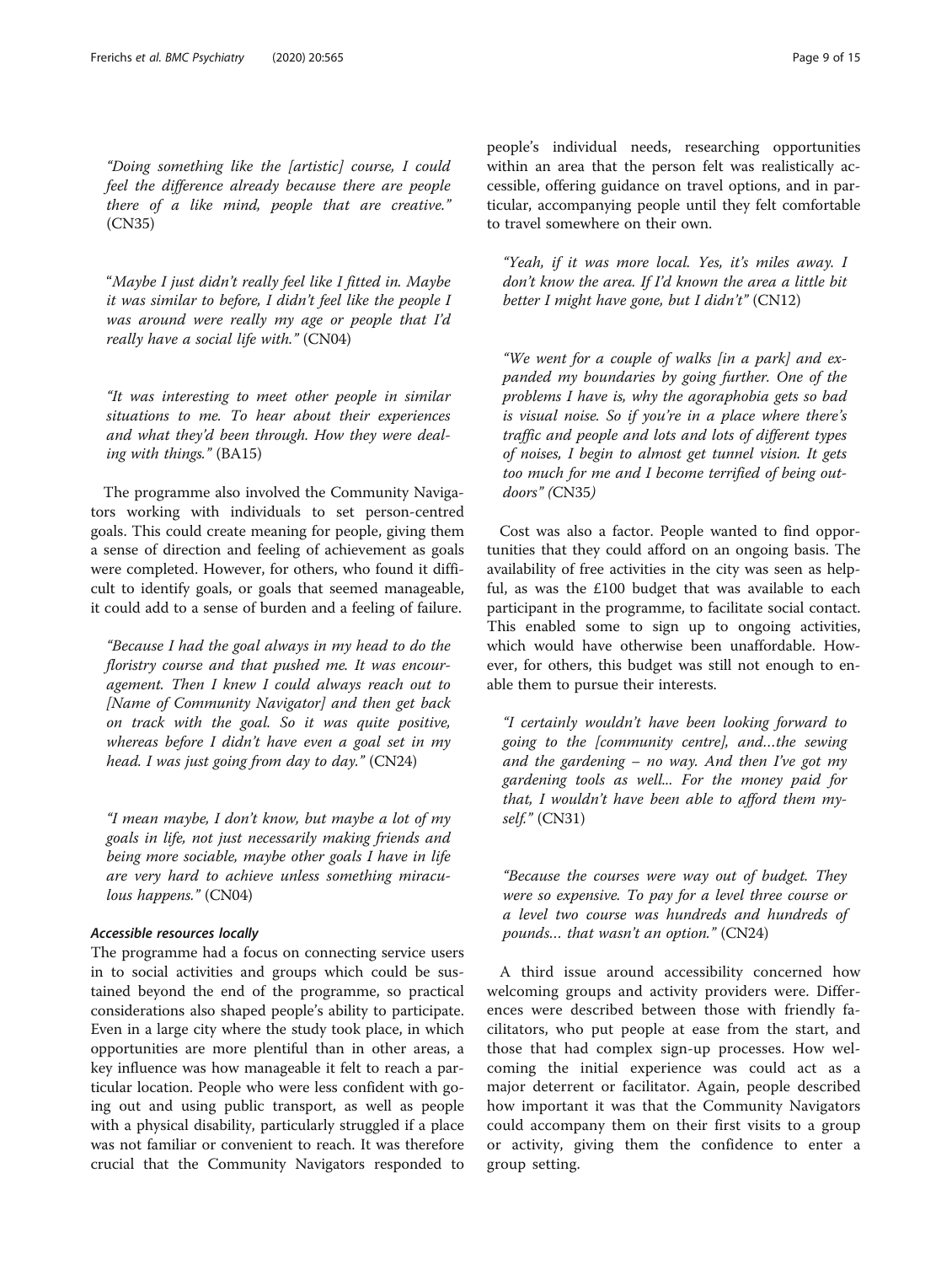"She made us a cup of tea and gave us some biscuits, and we sat down, and she explained what they do…. And she said that we were quite welcome to go along." (CN31)

"I remember when I went to enrol on one of the occasions, like I said, I had to go back several times and I went with different people, the person that was trying to enrol me, she was rejecting all my evidence for some reason…and I just had a massive panic attack." (CN15)

## Timing of programme

When addressing loneliness in a group of people with severe depression and/or anxiety the emergence of 'timing' as a crucial influence was unsurprising. The programme came at the 'right' time for some people, when they were ready for things to change in their life, and were willing to give new things a go, even if this might be challenging for them. This readiness could be supported by the work of other mental health professionals, who might help people to prepare for taking part in the programme, thus allowing people to make the most use of it when it began.

"Just I was at my lowest ebb when I got this phone call out of the blue. I thought 'oh, well, this is something I can go with.' I spoke to this woman and she sent someone round. So I thought 'yes, I can do this. It will give me something to occupy my mind and maybe I'll benefit from it."  $(CN12)$ 

"I think for me, it was a pretty good time, because with all the counselling, I was, kind of, ready for all that stuff. I think for someone with a lot more anxiety and that kind of thing, would have trouble…Yes someone with more anxiety about simply going to somewhere new and stuff, probably would have a lot more trouble." (CN25)

In contrast, for others the timing was 'wrong', often because of having other priorities to deal with, such as serious physical health problems, or sitting tests at college, or because they were feeling too low to engage with the Community Navigator. Where service users felt too low, they often put off seeing their Community Navigator, or could not go ahead with the plans they had made for a session, ultimately limiting what they got out of the programme.

"Because my mood is up and down and sometimes when [they] was trying to, I don't know, take me out,

I wasn't feel to go out and even when [they were] here, I wasn't feel to talk or do anything, you know

"I felt like I could do more. But when it came around, I felt in a lower place. I didn't feel like I could do as much in my head before when I said this Community Navigator thing where I could go places and stuff." (CN38)

what I mean?" (CN21)

Service users also spoke about how the six-month timeframe and limited number of sessions had restricted what they got out of the programme. It did not allow for the 'downs' that they experienced during the programme, or for the initial time it took for the Community Navigators to build their trust.

"[They] didn't give up on me. So I wish now that… if ever they do it again, that they do… but perhaps there are quite a few people like me that, in the beginning, they felt, 'Oh, what's this? What's this? I don't think so. What are you after? What are you after?'" (CN31)

"[They] tried to get hold of me, [they] keep calling me, but like I said, I wasn't able to do anything, I wasn't even returning her calls, I was just sleeping. And then, when I felt ready to do things, time's up." (CN21)

## Relationship with community navigator

Unsurprisingly, getting on with the Community Navigator and developing a working relationship with them was a strong influence on participation. From the first session, people were working out if the Community Navigator was someone they found likeable and comfortable with. Where this was the case, it acted as an incentive to participate in the programme, but it could also have the opposite effect: one person ended their participation because they found their Community Navigator over enthusiastic and pushed them too quickly.

"The first meeting when I met my Community Navigator, it was quite daunting meeting someone new for the first time but [they] put me at ease. It was so relaxed, the situation. We just got on really well from the first meeting." (CN18)

"I thought, well, okay, [they are] enthusiastic, [they are] new and all the rest of it but I found that slightly kind of ugh … It kind of made me think, 'Oh God, this isn't going to work.'" (CN26)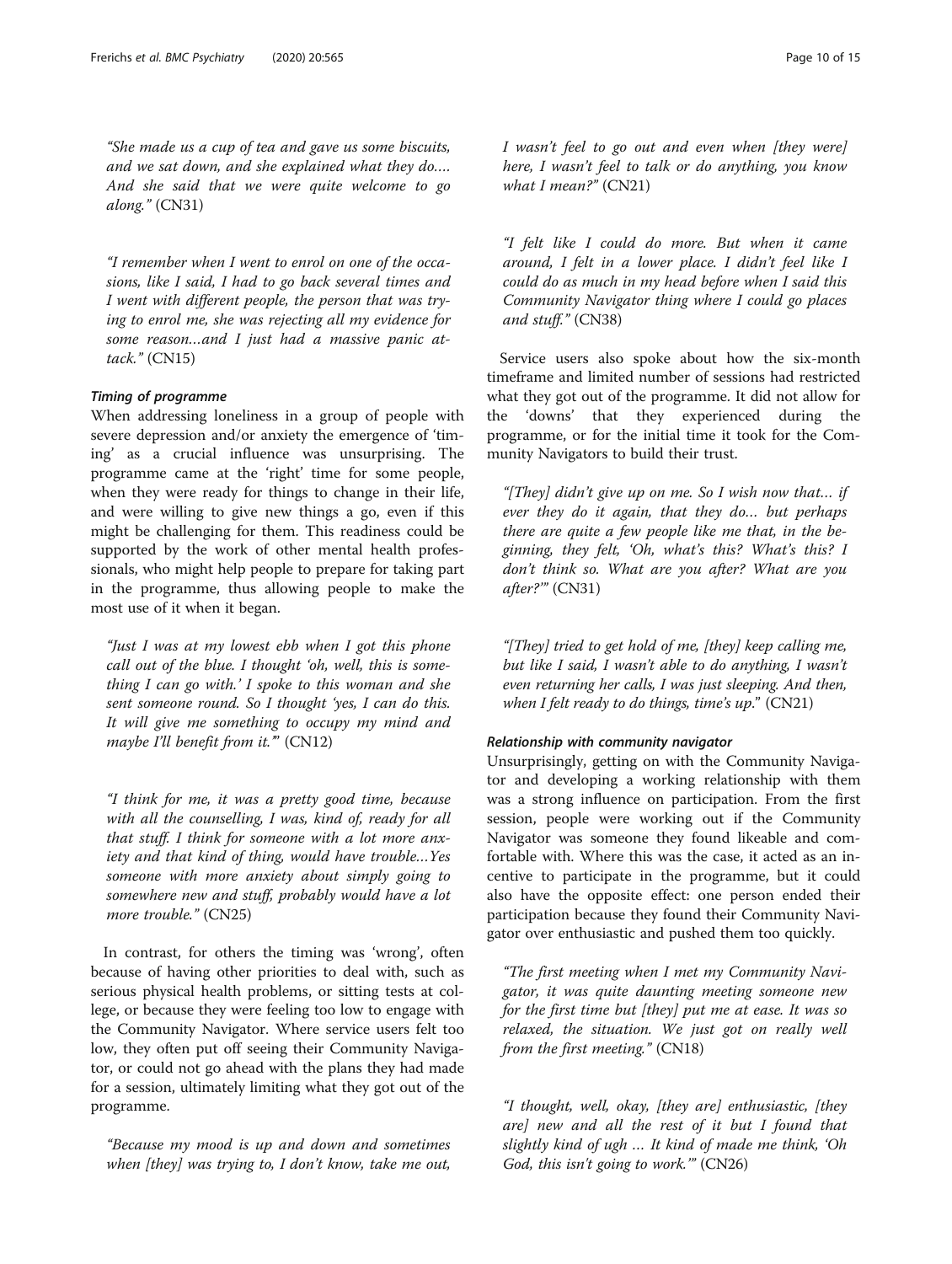The factors that helped a relationship to develop between a service user and their Community Navigator are not unique, exemplifying many of the principles of good practice for supporting someone with mental health problems, such as listening to people to understand their needs and preferences, giving people choice and not pressurising them to do things they do not want to do. It was clear, however, that the Community Navigators had invested time and attention into relationship building, by doing things such as texting or calling between sessions to check in with how they were doing and finding commonality between themselves and the service user. This acted to build trust and helped people to feel cared about, forming the basis from which they felt willing to go with their Community Navigator to try out social opportunities.

"I don't think [they have] ever done anything that's made me feel unhappy or uncomfortable or under pressure or anything. I mean I could easily recommend [them] to anybody else." (CN04)

"That we both like crime books, that we both like certain things. [Their] knowledge of the internet was more or less on the same level as mine, maybe a bit more. But I didn't feel so inadequate. Like when I started going to [name of place where IT courses took place], I felt more at ease because I knew that I was with somebody in the same position as me." (CN03)

One distinguishing feature of the interaction between Community Navigators and the person they were supporting was that it was based on positivity and enthusiasm, the idea of just 'giving things a go'. Community Navigators worked with people to identify what mattered to them and how they could connect this in with doing something social. Because the Community Navigator could go with them to try things out, it gave them the motivation to give things a go, even if they might otherwise duck out because they felt too nervous or down to do so. The presence of the Navigator was very helpful in access to unfamiliar situations and calming apprehensions. For some participants the verbal encouragement was essential, but for others it was more about just having a familiar person present as a social anchor.

"Then we went there a second time, actually I think, oh [they] couldn't make it at that time and I had to go by myself and I met everyone there and talked to them." (CN25)

"Yes. Because I just couldn't, you know… and there was no way I would walk in here on my own. I'd lost

my confidence. There was no way. But [name of Community Navigator] said, 'We can do it together, [name of participant].' And I thought 'wow, you know' ". (CN31)

## **Discussion**

## Main findings

From our data it was clear how hard it was for people to work with feelings of loneliness: addressing loneliness involved taking risks and doing things, such as being around others, that did not always feel comfortable. We also found participants reacted differently to their Community Navigator; one person required praise and confidence to progress, while another found working with their Community Navigator created a sense of security and safety to explore their local area. We found people reached different stages in addressing feelings of loneliness, and even where loneliness, depression or anxiety were still present, people had achieved personally significant changes.

We also identified six key factors from the thematic analysis that help explain our narrative findings; factors which could either help or hinder participation and their degree of influence could vary over the course of the programme. Some of the factors relate to the individual participant, such as their desire to connect to others and their level of social confidence, particularly in social situations. Others function predominantly at the interpersonal level, e.g. the participant's relationship with their Community Navigator, or to structural factors such as the availability of local resources that are both accessible and affordable. To our knowledge, this is the first study that has looked at the way in which individual and contextual factors affect how people with severe depression and/or anxiety participate in a programme aiming to reduce loneliness.

## Findings in the context of previous research

Our findings relate to and have implications for four areas of existing research regarding loneliness and wellbeing: asset-based approaches; social identity theory; recovery models; and therapeutic alliance. These are discussed below.

Addressing loneliness is challenging and complex [[21](#page-13-0)]. Reducing feelings of loneliness was noted by the experts by experience on our working group to require high levels of emotional energy and courage and involved personal costs. The intersection of these efforts with the symptoms of depression and anxiety is a challenge to manage. Our study findings support conclusions from previous research that addressing loneliness may require both practical and psychological changes, such as changes to routine, increasing access to activities, as well as directly focusing on social connections and their appraisal [[24](#page-13-0)].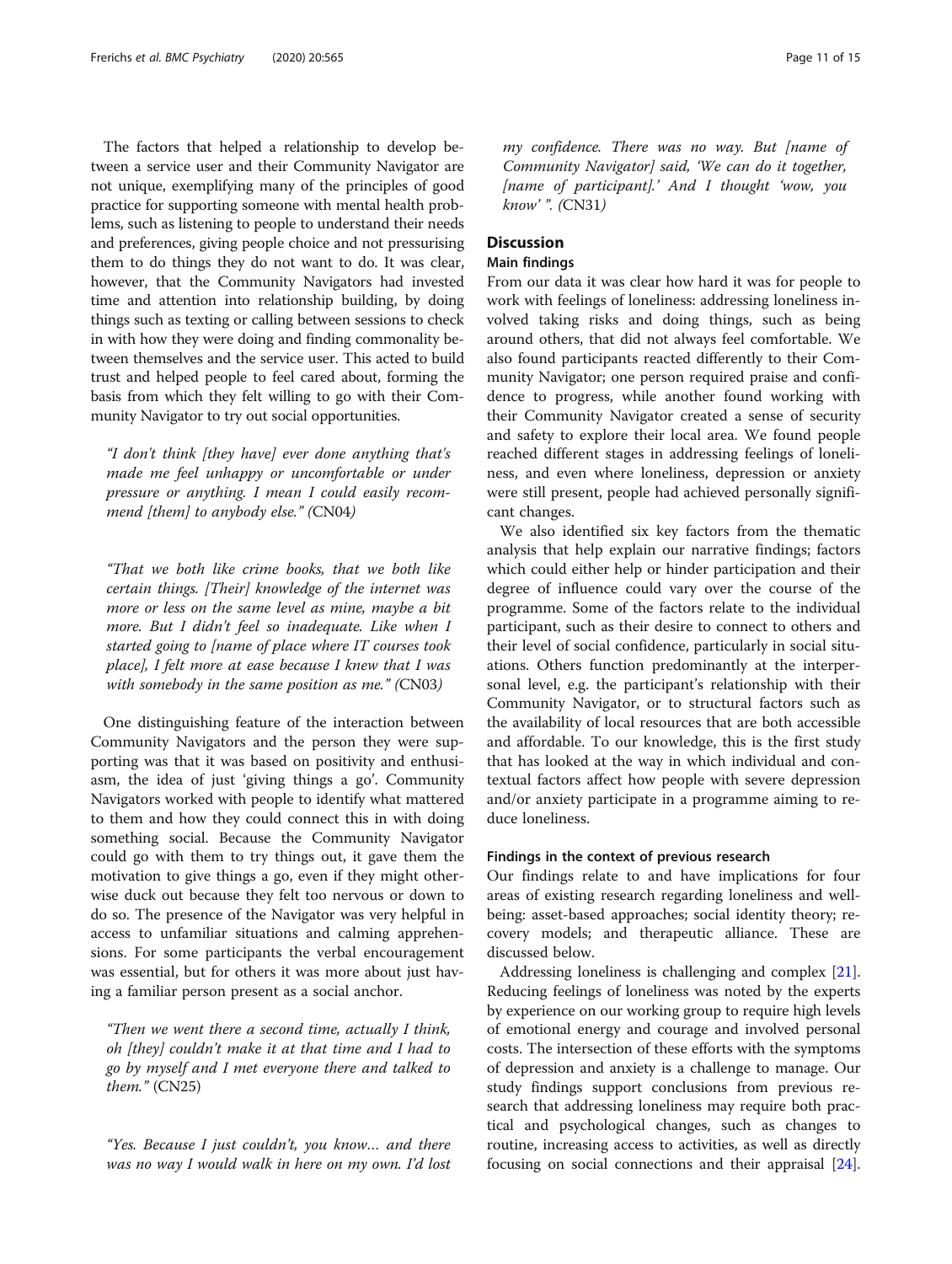Many theories of emotional and social loneliness prioritise the appraisal of relationships [\[41\]](#page-14-0) and do not cover a domain that emerged as important in our findings: that of the accessibility of resources locally. The Community Navigator programme is located within Mann et al.'s typology as a "supported socialisation" intervention [[9\]](#page-13-0). Theoretically, the programme links well to social identity theory [\[42](#page-14-0)] and asset-based approaches [\[43](#page-14-0)] which are key constructs for understanding how and why the Community Navigators approach may achieve benefits for participants. This distinguishes it from programmes underpinned more directly on cognitive or behaviour change models, which are centred on cognitive appraisal, social skills and psycho-education approaches [[44](#page-14-0)]. Our study suggests that addressing people's subjective appraisal of their social world may often not be enough to address loneliness: people need information and practical support to access local social resources too. This covers practical issues such as going into open spaces, accessing groups, transport, money and a companion to go out with. We may need to view loneliness within a broader systemic context to move beyond its emotional attributes to also consider wider contextual issues. This supports the value of asset-based approaches in mental health [[45](#page-14-0)] and resonates with the person-centred approach taken by the Community Navigators, which provided each person with a bespoke package to support their journey to addressing feelings of loneliness. Approaches will also need to consider that progress may not be linear and some barriers, particularly structural issues including poverty, will be hard to address long-term through a programme of individual support.

Identifying people's interests and what generates 'meaning' for an individual was also central. Social identity theory [\[44](#page-14-0)] helps explain how people's sense of self, self-esteem, belonging and positive social identities are related to positive health outcomes. The Community Navigator strove to enhance and build upon existing identities as well as encourage new meaning through an identity formation process. We noticed that some of the people in the programme had a strong sense of identity such as businessperson, mother, artist. For some participants, depression and anxiety had a 'stronger' explanatory impact on how they felt about social relationships than these social identities but there were instances of people re-establishing positive social identities through the support of the Community Navigator. As has been demonstrated for adults with psychological distress [\[46](#page-14-0)], social identity approaches may also hold promise as a way of addressing loneliness among people using secondary mental health services.

'Recovery' is often related to five key concepts [\[47](#page-14-0)]: connectedness; hope; identity; meaning in life; and, empowerment. We found the desire to connect with others varied and was a fundamental barrier to reducing loneliness when absent in narratives. People spoke about low confidence in talking to others, poor self-esteem including feeling they did not have much to offer relationships, and poor trust in people. The Community Navigators were tasked with supporting people to develop new social relationships or reconnect with past contacts. If the service user was very reluctant to meet people socially, the focus shifted to using the time to explore opportunities to take up activities and go to different places. These steps are known to stimulate small social interactions otherwise termed 'weak ties' within social networks  $[48]$  $[48]$  and can act as bridging social capital  $[49]$  $[49]$ . Where desire to connect with other people was higher, the relationship with the Community Navigator developed more quickly and supported quicker progress thorough the programme to researching opportunities locally and understanding how best to support behaviour change.

The importance of 'therapeutic relationships' [[50](#page-14-0)] guided the recruitment of people into Community Navigator roles. Priorities within recruitment included collaboration, empathy and respect in provider-client relationships as well as qualities found in peer support workers such as building trust [\[51\]](#page-14-0) and appropriate use of personal disclosure [\[52\]](#page-14-0). The relationship with the Community Navigator emerged as a central influence on participation in the programme, with the personal qualities of the Community Navigator valued and acknowledged as well as the quality of relationship. We found that key Community Navigator characteristics valued by service users in the programme were flexibility of approach, authenticity in the relationship, sharing personal views and information, and using an encouraging, solution-focused approach. The approach was not judgements over 'success' and 'failure' but the role of Community Navigators was to support context specific progression. Progress included opening the door and conversing with the Community Navigator as well as for others more visible progress such as joining a new activity group.

Community Navigators acknowledged how hard it was in the context of health problems including mental health and sleep issues, as well as pervasive life difficulties such as relationship breakdown, financial concerns, immigration and housing insecurity to work with feelings of loneliness. The dedicated support could not always overcome other deeply embedded problems that some of those we worked with experienced. Although everyone interviewed signed up to take part in a social programme to address loneliness, not everyone was able to fully participate with their Community Navigator.

## Strengths and limitations

The co-produced approach to the design, delivery, analysis and write-up of this study was one of its strengths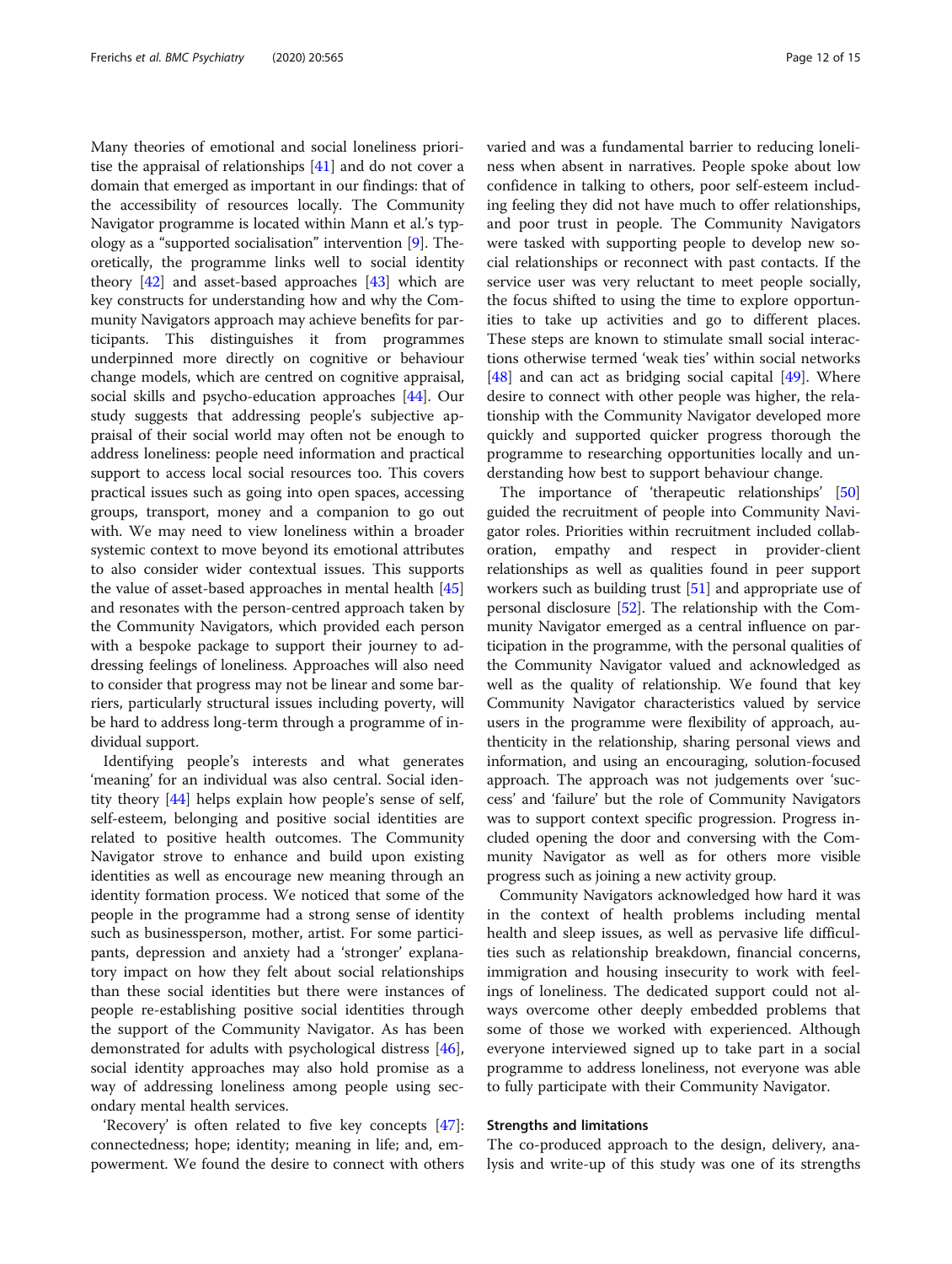allowing expertise from experiential, clinical and academic experience to shape the study and its findings. The analysis process was rigorous, involving multiple readings of transcripts and time for discussion of codes and themes to come to a shared agreement about meaning. We have endeavoured to be transparent in the methods underpinning our analysis and in the evidence illustrating our results, to increase the credibility and trustworthiness of our findings [[53\]](#page-14-0). The novel twostage analysis approach was chosen to both keep a focus on the whole person and their individual story, consistent with the programme's person-centred approach, whilst also searching for common themes across the data set.

Although we spoke to many of the people who took part in the feasibility study, our findings did not include those who we could not contact or did not consent to an interview. These individuals may have faced other challenges to participating in the programme. We also only worked in two NHS Trusts in inner and outer-London metropolitan environments, so would need further research to explore loneliness programmes in rural settings, where the range of options for social engagement may be more limited and transport is more of a challenge. This paper explores the views of programme participants: we acknowledge that other stakeholders, including the Community navigators, and involved family and mental health staff, might also have useful perspectives on factors influencing participation in the programme. A summary of stakeholders' views on the acceptability of the programme has been reported elsewhere [\[28](#page-14-0)].

## Implications for research

While more research is still needed to fully understand the experience and drivers of loneliness for people with mental health problems, it is also a priority to develop and test of interventions which can alleviate loneliness, informed by current evidence, theory and first-hand knowledge.

This study has underlined the importance of researchers considering not only whether an intervention is effective, but also understanding what may affect the achievement of successful outcomes, especially in an area such as loneliness where human factors may affect intervention delivery in unanticipated ways. Future evaluations should include process evaluation components and areas that are rural or more asset poor, to investigate how such a programme would work where social resources are less widely or immediately available. Our study indicates several potential moderators and mechanisms of the effect of the Community Navigator programme, which we recommend could usefully be measured in a future trial to understand how the intervention may be reducing loneliness and improving health outcomes: these include: the therapeutic alliance, perceived self-efficacy; extent of positive social identities, and perceived neighbourhood social capital.

The many positive appraisals of the Community Navigator programme suggest a socially focused, asset-based approach to reducing loneliness may be suitable for people with severe anxiety or depression using secondary mental health services. We do not yet have definitive evidence regarding its effectiveness for reducing loneliness and improving health outcomes however: a larger research trial is recommended involving multiple sites. This could also allow for exploration of intervention effectiveness in different population sub-groups, and different geographical settings.

## Implications for practice

Addressing loneliness is both difficult and essential for wellbeing: people who are lonely tend to be more critical of others and themselves, be more self-conscious in social situations, and enter relationships with greater mistrust. However, our study shows that, despite internal and external barriers, people with severe depression and anxiety want help and can take steps to address loneliness. Some people will need more extensive work to address their own internal challenges to getting involved. Consideration should thus be given to who is offered a programme to address loneliness, to check they have sufficient desire to develop social connections at that point in time. Individuals may have other goals, such as gaining a new qualification, where other forms of support could better assist. Reviewing the six factors influencing participation may be one way to explore suitability for the programme; we urge flexibility in doing so, using the factors as a guide not a checklist.

It is also important to consider how people can be prepared to make the most of a time-limited loneliness intervention, for instance through conversations to identify interests and goals prior to taking part or supporting people to become more used to leaving their homes. Another element of timing is being able to take a pause in the programme when fluctuating mental health or other life factors make engagement difficult. There was limited opportunity for this within the constraints of a shortterm research trial, but where possible, this should be considered for loneliness programmes offered as part of an ongoing clinical service.

## Conclusions

We found people with severe depression and/or anxiety, supported by secondary mental health services, may want to address feelings of loneliness but are aware of the emotional effort this may entail. How possible it is for people to participate in a guided support programme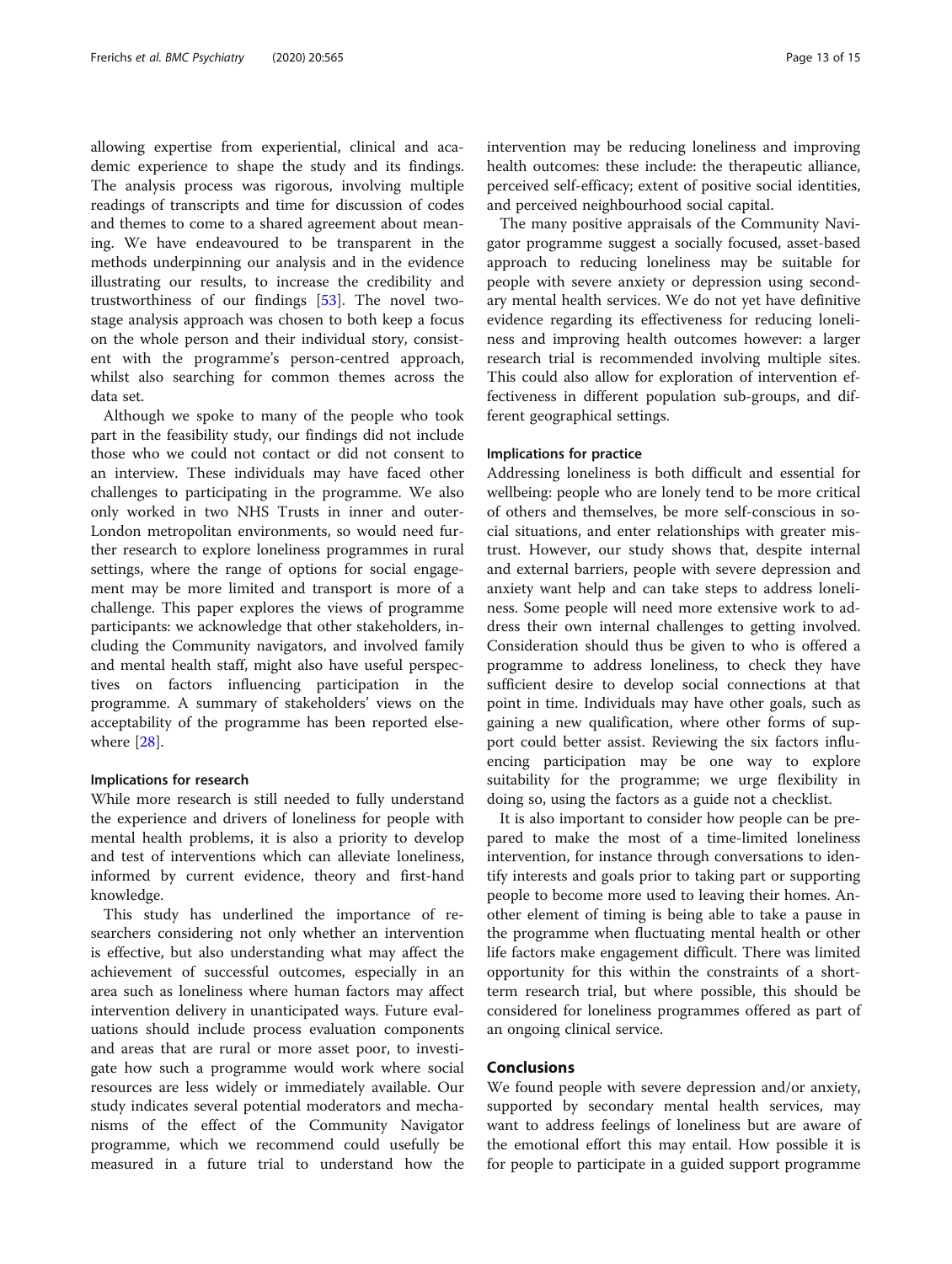<span id="page-13-0"></span>will vary, some people being very enthusiastic, others struggling to motivate themselves to achieve any engagement. Impacts will also be differently defined, and progress is unlikely to be linear. Interventions to address loneliness should be designed to take into account the factors that both enable and hinder participation, building in significant person-centred support structures to address these factors and recognising that their influence may fluctuate over time.

#### **Abbreviations**

NHS: National Health Service; NIHR: National Institute of Health Research

#### Acknowledgements

We thank other people who have worked on the Community Navigator Study: Glyn Lewis, Kate Fullerton, Jessica Bone, Rob Henderson, Anna Smith and Sue Costello, as well as the Community Navigators and all the research participants for taking part and being interviewed.

## Authors' contributions

The study was designed, and funding sought by BLE, JB, SJ and VP. The coproduction working group, including people drawing upon their own experiences of depression and anxiety, relevant clinical work and research skills, were involved as core members throughout AC, AS, BLE, BC, JF, NB, PS and VP. The working group also included TS (who joined the study part way through) and SJ, JB, JF, PS, NB, AS and BC were involved in training the Community Navigators. AS was part of the supervisory team for the Community Navigators. The data was analysed by AC, AS, BLE, BC, JB, JF, NB, PS, TS and VP. The data coding in NVivo was carried out by JF. The paper was drafted by JF with support from JB and VP. All authors contributed to commenting on paper drafts and agreed the final text.

#### Funding

This study was funded by the National Institute for Health Research through the NIHR School for Social Care Research. The views and opinions expressed are those of the authors and do not necessarily reflect those of the NIHR SSCR Programme, NIHR, NHS or the Department of Health.

#### Availability of data and materials

We do not have consent to share full transcripts. The analysis data tables used during the current study are available from the study Principle Investigator at UCL – Dr. Lloyd-Evans on reasonable request.

#### Ethics approval and consent to participate

Ethical approval for the study was obtained from the East of England-Cambridge Central Research Ethics Committee (Ref: 16/EE/0255).

#### Consent for publication

This paper contains data from qualitative interviews and includes case study analysis, with details anonymised. Written consent forms approved consent to publish anonymised quotations from interviews.

#### Competing interests

The authors declare that they have no competing interests.

#### Author details

<sup>1</sup>McPin Foundation, 7-14 Great Dover Street, London SE1 4YR, UK. <sup>2</sup>Division of Psychiatry, UCL, 149 Tottenham Court Road, London W1T 7NF, UK. <sup>3</sup>Complex Depression, Anxiety & Trauma Team, St Pancras Hospital, London NW1 0PE, UK.

## Received: 18 May 2020 Accepted: 16 November 2020 Published online: 26 November 2020

#### References

- 1. The Jo Cox Foundation "Great Get Together". [https://www.greatgettogether.](https://www.greatgettogether.org/) [org/.](https://www.greatgettogether.org/) Accessed 18 May 2020.
- 2. Ending Loneliness together. [https://www.endloneliness.com.au/.](https://www.endloneliness.com.au/) Accessed 18 May 2020.
- 3. The antomony of loneliness. BBC's Loneliness Experiment. [https://www.bbc.](https://www.bbc.co.uk/programmes/articles/2yzhfv4DvqVp5nZyxBD8G23/who-feels-lonely-the-results-of-the-world-s-largest-loneliness-study) [co.uk/programmes/articles/2yzhfv4DvqVp5nZyxBD8G23/who-feels-lonely](https://www.bbc.co.uk/programmes/articles/2yzhfv4DvqVp5nZyxBD8G23/who-feels-lonely-the-results-of-the-world-s-largest-loneliness-study)[the-results-of-the-world-s-largest-loneliness-study.](https://www.bbc.co.uk/programmes/articles/2yzhfv4DvqVp5nZyxBD8G23/who-feels-lonely-the-results-of-the-world-s-largest-loneliness-study) Accessed 18 May 2020.
- 4. Holt-Lunstad J, Smith TB, Baker M, Harris T, Stephenson D. Loneliness and social isolation as risk factors for mortality: a meta-analytic review. Perspect Psychol Sci. 2015;10(2):227–37.
- 5. Tzouvara V, Papadopoulos C, Randhawa G. A narrative review of the theoretical foundations of loneliness. Br J Community Nurs. 2015;20(7):329– 34.
- 6. De Jong Gierveld J. A review of loneliness: concept and definitions, determinants and consequences. Rev Clin Gerontol. 1998;8(1):73–80.
- 7. Peplau LA. Loneliness: A sourcebook of current theory, research, and therapy. 36th ed: Wiley; 1982.
- 8. Hawkley LC, Cacioppo JT. Loneliness matters: a theoretical and empirical review of consequences and mechanisms. Ann Behav Med. 2010;40(2):218–27.
- 9. Mann F, Bone JK, Lloyd-Evans B, Frerichs J, Pinfold V, Ma R, et al. A life less lonely: the state of the art in interventions to reduce loneliness in people with mental health problems. Soc Psychiatry Psychiatr Epidemiol. 2017;52(6): 627–38.
- 10. Victor CR, Yang K. The prevalence of loneliness among adults: a case study of the United Kingdom. J Psychol. 2012;146(1–2):85–104.
- 11. Lasgaard M, Friis K, Shevlin M. "Where are all the lonely people?" a population-based study of high-risk groups across the life span. Soc Psychiatry Psychiatr Epidemiol. 2016;51(10):1373–84.
- 12. Badcock JC, Shah S, Mackinnon A, Stain HJ, Galletly C, Jablensky A, et al. Loneliness in psychotic disorders and its association with cognitive function and symptom profile. Schizophr Res. 2015;169(1–3):268–73.
- 13. Levine MP. Loneliness and eating disorders. J Psychol. 2012;146(1–2):243–57.
- Beutel ME, Klein EM, Brähler E, Reiner I, Jünger C, Michal M, et al. Loneliness in the general population: prevalence, determinants and relations to mental health. BMC Psychiatry. 2017;17(1):97.
- 15. Richard A, Rohrmann S, Vandeleur CL, Schmid M, Barth J, Eichholzer M. Loneliness is adversely associated with physical and mental health and lifestyle factors: results from a Swiss national survey. PLoS One. 2017;12(7): e0181442.
- 16. van Beljouw IMJ, Verhaak P, Cuijpers P, van Marwijk HWJ, Penninx BWJH. The course of untreated anxiety and epression, and determinants of poor one-year outcome: a one-year chort study. BMC Psychiatry. 2010;10(86).
- 17. Meltzer H, Bebbington P, Dennis MS, Jenkins R, McManus S, Brugha TS. Feelings of loneliness among adults with mental disorder. Soc Psychiatry Psychiatr Epidemiol. 2013;48(1):5–13.
- 18. Wang J, Mann F, Lloyd-Evans B, Ma R, Johnson S. Associations between loneliness and perceived social support and outcomes of mental health problems: a systematic review. BMC Psychiatry. 2018;18(1):156.
- 19. Holwerda TJ, Van Tilburg TG, Deeg DJ, Schutter N, Van R, Dekker J, Stek ML, Beekman AT, Schoevers RA. Impact of loneliness and depression on mortality: results from the longitudinal ageing study Amsterdam. Br J Psychiatry. 2016;209(2):127–34.
- 20. Jarvis MA, Padmanabhanunni A, Balakrishna Y, Chipps J. The effectiveness of interventions addressing loneliness in older persons: an umbrella review. Int J Afr Nurs Sci. 2020;12:100177.
- 21. Masi CM, Chen H-Y, Hawkley LC, Cacioppo JT. A meta-analysis of interventions to reduce loneliness. Personal Soc Psychol Rev. 2011;15(3): 219–66.
- 22. O'Rourke HM, Collins L, Sidani S. Interventions to address social connectedness and loneliness for older adults: a scoping review. BMC Geriatr. 2018;18(1):214.
- 23. Gardiner C, Geldenhuys G, Gott M. Interventions to reduce social isolation and loneliness among older people: an integrative review. Health Soc Care Community. 2018;26(2):147–57.
- 24. Ma R, Mann F, Wang J, Lloyd-Evans B, Terhune J, Al-Shihabi A, Johnson S. The effectiveness of interventions for reducing subjective and objective social isolation among people with mental health problems: a systematic review. Soc Psychiatry Psychiatr Epidemiol. 2019. [https://doi.org/10.1007/](https://doi.org/10.1007/s00127-019-01800-z) [s00127-019-01800-z.](https://doi.org/10.1007/s00127-019-01800-z)
- 25. Haslam C, Cruwys T, Haslam SA, Dingle G, Chang MX-L. Groups 4 health: evidence that a social-identity intervention that builds and strengthens social group membership improves mental health. J Affect Disord. 2016;194: 188–95.
- 26. Lloyd-Evans B, Bone JK, Pinfold V, Lewis G, Billings J, Frerichs J, et al. The Community Navigator Study: a feasibility randomised controlled trial of an